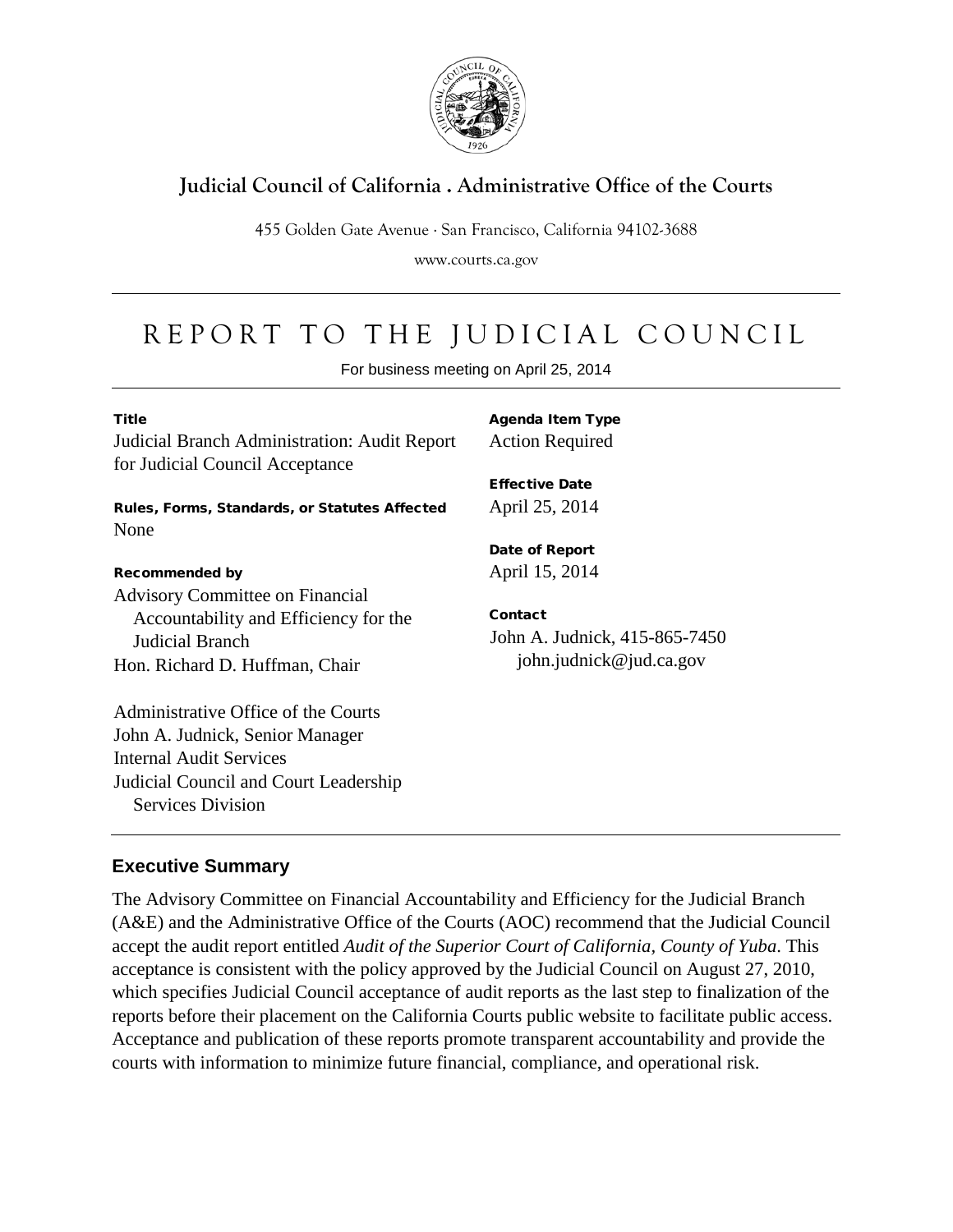#### **Recommendation**

A&E and AOC recommend that the Judicial Council, effective April 25, 2014, accept the following "pending" audit report:

1. Audit report dated August 2013 entitled: *Audit of the Superior Court of California, County of Yuba*.

This acceptance will result in the audit report progressing from "pending" status to "final" status, and publishing the final report on the California Courts public website.

#### **Previous Council Actions**

The Judicial Council at its August 27, 2010, business meeting approved the following two recommendations, which established a new process for review and acceptance of audit reports:

- 1. Audit reports will be submitted through the Executive and Planning Committee to the Judicial Council. Audit reports will not be considered "final audit reports" until formally accepted by the council.
- 2. All final audit reports will be placed on the California Courts public website to facilitate public access. This procedure will apply to all audit reports accepted by the Judicial Council after approval of this recommendation.

Since August 2010 audit reports have been submitted to the Judicial Council for acceptance.

#### **Rationale for Recommendation**

Council acceptance of audit reports submitted by A&E through the Executive and Planning Committee is consistent with its policy described above and with its responsibility under Government Code section 77009(h), which states that "[t]he Judicial Council or its representatives may perform audits, reviews, and investigations of superior court operations and records wherever they may be located."

#### **A&E Committee Comments**

A&E reviewed the report and recommended this audit report be on discussion agenda with particular attention and discussion focused on:

- the issues contained in the Management Summary, including the significant level of improper accounting for financial transactions;
- $\bullet$  the significant number (117) of issues identified in the audit, with the lack of correction of most of the issues from the date of the audit exit in August 2013 to the date of the committee's review (including the February update requested by the Committee where only 18 more were corrected for a total corrected of 52);
- the number of repeat issues with many in the accounts payable area; and
- concerns about Court management's ability to address all of the issues on a timely basis and ensure that the issues do not reoccur based.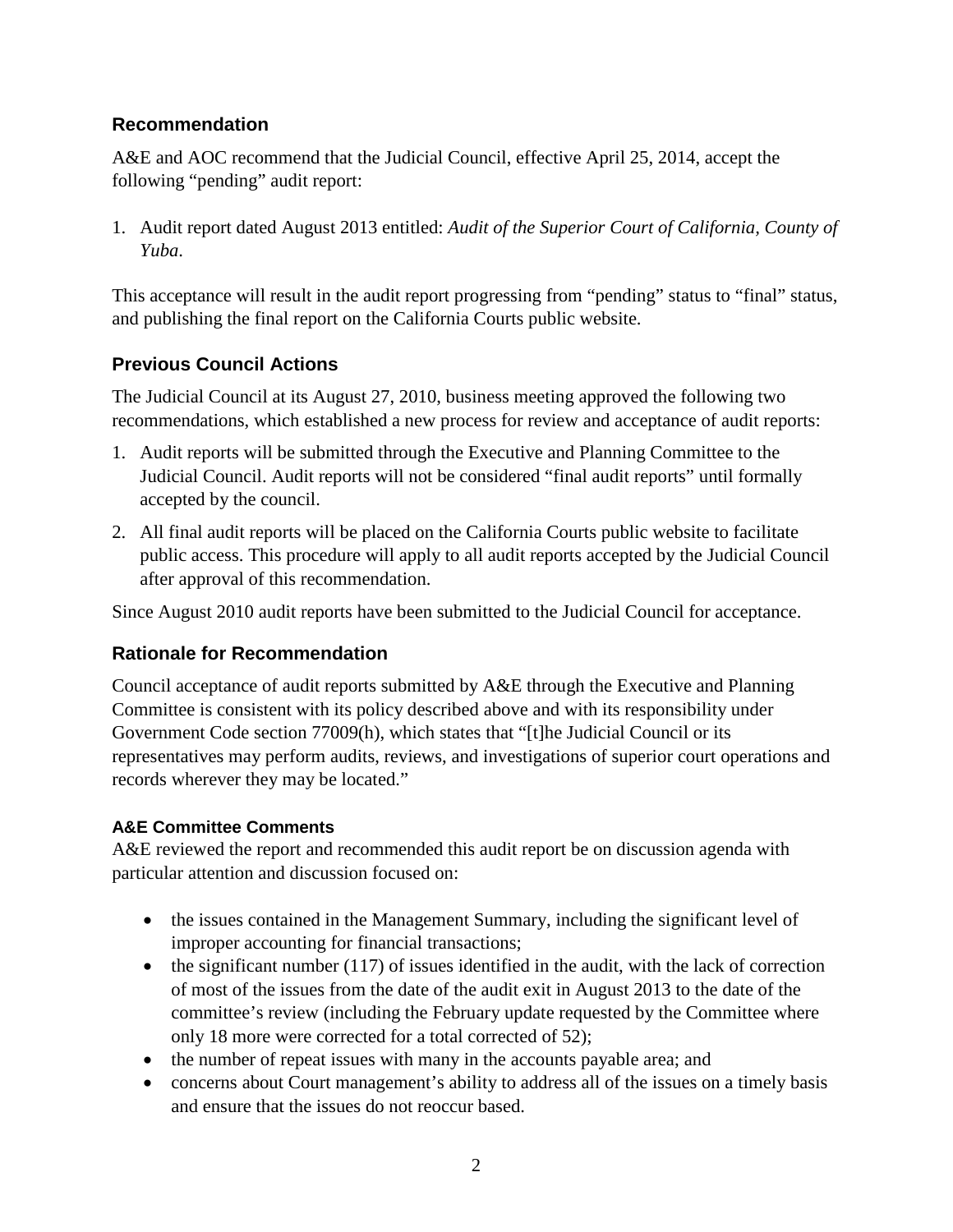The concerns of the committee were based on the issues according to IAS becoming more pronounced subsequent to the retirement of the deputy executive officer the previous year and the court apparently not replacing her. This individual provided some of the operational and accounting skill sets necessary to attempt to address the audit issues identified.

Internal Audit Services (IAS) discussed the following specific areas of concern with A&E from its audit report.

1. Deficiencies in the accounting for financial transactions.

As reported in the Management Summary of the audit report, reviewed the general ledger account balances and the accounting treatment of a limited number of financial transactions and determined that the Court misclassified in its accounting system monies held be the county Treasurer's Office or in outside bank accounts, therefore, the Court inappropriately reported these monies in the Court's financial statements. In section 4 of the report IAS provides detail concerning this improper reporting that includes agency money held as trust money, special revenue money held as trust money, and enhanced collection money in an outside bank account not reported but required to be reported as agency money in the Court's financial statements. Additionally, the Court did not prepare a detailed reconciliation of county Fund 103 to its respective general ledger account.

While the Court agreed with the issued identified, IAS believes that the Court's response that corrections are scheduled to be completed by May 2014 is not as timely as it should be based on the nature of the issues and their importance. While the Court has a number of initiatives that it is working on (new payroll provider, case management system procurement, etc.) the correction of these issues are important and should be done on a more timely basis.

2. Court's expansion of enhanced collections work.

The Court has established an in-house comprehensive collections program, and uses the services of a third-party collection agency. Additionally, the Court provides collections services to the County for other matters. The expansion of collection work appears to have been done without a cost-benefit analysis to determine whether these other collection efforts were cost effective and appropriate for the Court to do with policy. Specifically, IAS pointed out concerns regarding the 10 percent incentive monies from the Restitution Fund collections and the ability to have the costs of the work be fully recovered.

The Court agreed with the issues identified and is reviewing the matters to determine whether the work is appropriate and warranted.

3. Certain collection calculations and distributions have not been done accurately.

The audit of the Court's process for calculating and distributing the fines, penalties, fees, and other assessments it collects identified case management system calculation errors, the lack of timely implementation of statutory changes, installment distribution priority errors, etc. The Court is part of an initiative to change its case management system, will make the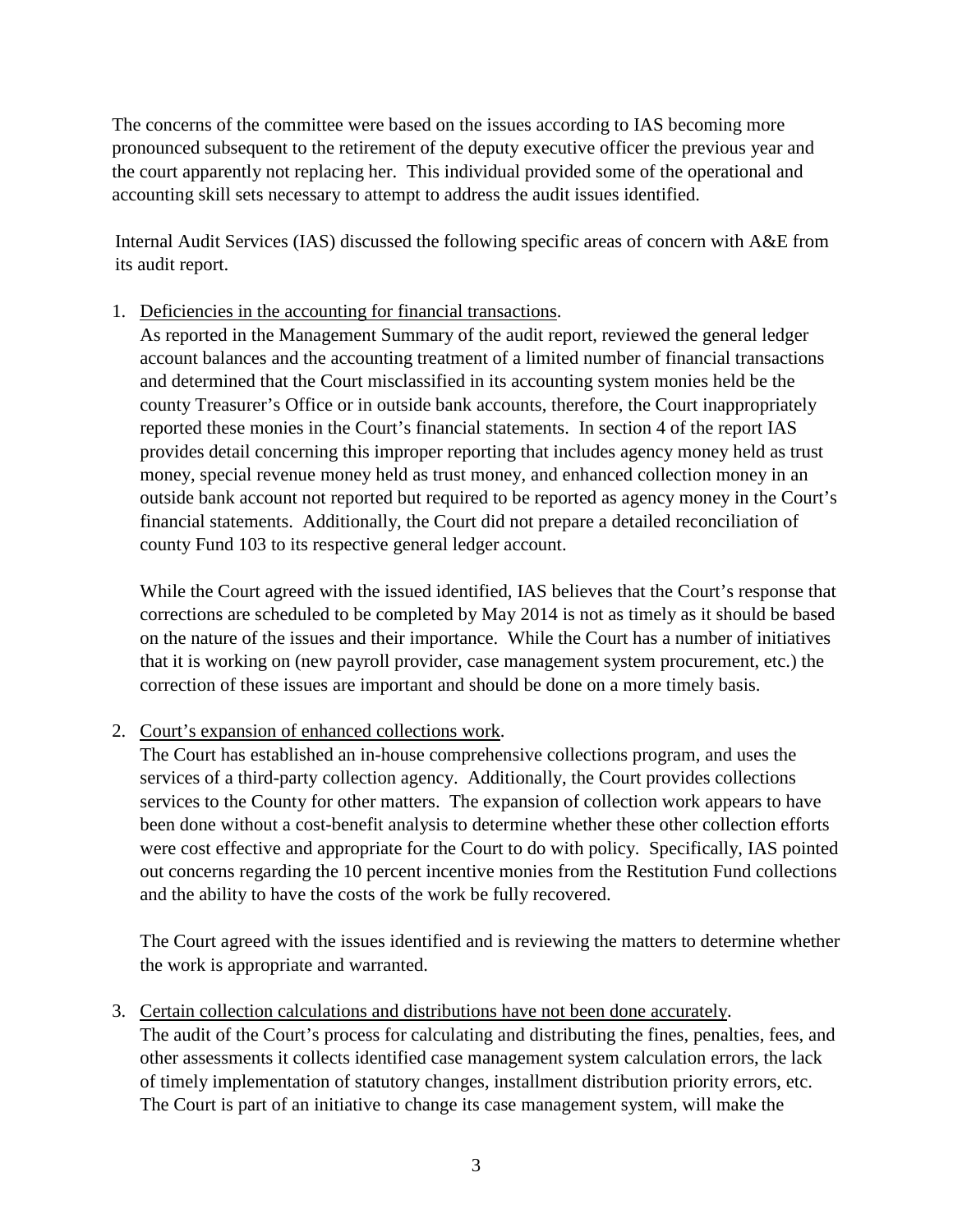complex programming changes to correct the identified calculation errors, and has requested assistance from IAS to provide consultative advice on technical distribution issues.

The audit focused on high-volume case types and on cases with violations involving complex or special distributions where there is a greater likelihood of error. Distribution errors have been identified as a systemic issue with courts as similar issues have been identified to varying degrees in every audit report presented to the Judicial Council for acceptance. This systemic issue has resulted in increased attention by the AOC. Last year the AOC held distribution training for courts throughout the state. This year, the AOC will again partner with the California State Controller's Office to expand training on a statewide basis for courts, counties, educational institutions, and others. Reference materials and calculation templates were provided to all training participants.

4. Travel and business meal expenditure issues.

The Court needs to improve its procedures for documenting, reviewing, and approving travel and business meal expenditures. Many of the issues identified in this audit area are repeat issues from the prior audit. The Court has responded to the issues identified in this area with corrective action to most of the recommendations.

#### **Comments and policy implications**

The process established for finalizing an audit report, a process that has been thoroughly discussed with judicial branch leadership, involves extensive reviews and discussions with the entity being audited. It also allows, at any point in the process, for the entity (trial courts generally) to request an additional review of the draft audit report by the Chief of Staff before the audit report is placed in a pending status and presented to A&E for review and discussion. Once presented to A&E, additional comments from A&E could result in further discussions with the entity being audited before the committee recommends submission of the report to the council for acceptance.

In its review of audit reports, A&E generally has comments and questions that, in some cases, require additional analysis or discussion with the trial courts. IAS ensures that the results of any analysis, comments, and questions are addressed and provided to A&E.

Additionally, the Judicial Council, in December 2009, adopted rule 10.500 of the California Rules of Court, effective January 1, 2010, which provides for public access to nondeliberative or nonadjudicative court records. Final audit reports are among the judicial administrative records that are subject to this public access unless an exemption from disclosure is applicable. The exemptions under rule 10.500(f) include records whose disclosure would compromise the security of a judicial branch entity or the safety of judicial branch personnel. As a result, confidential or sensitive information that would compromise the security of the court or the safety of judicial branch personnel is omitted from audit reports. In accordance with auditing standards, disclosure of the omissions is included in the applicable reports.

#### **Alternatives**